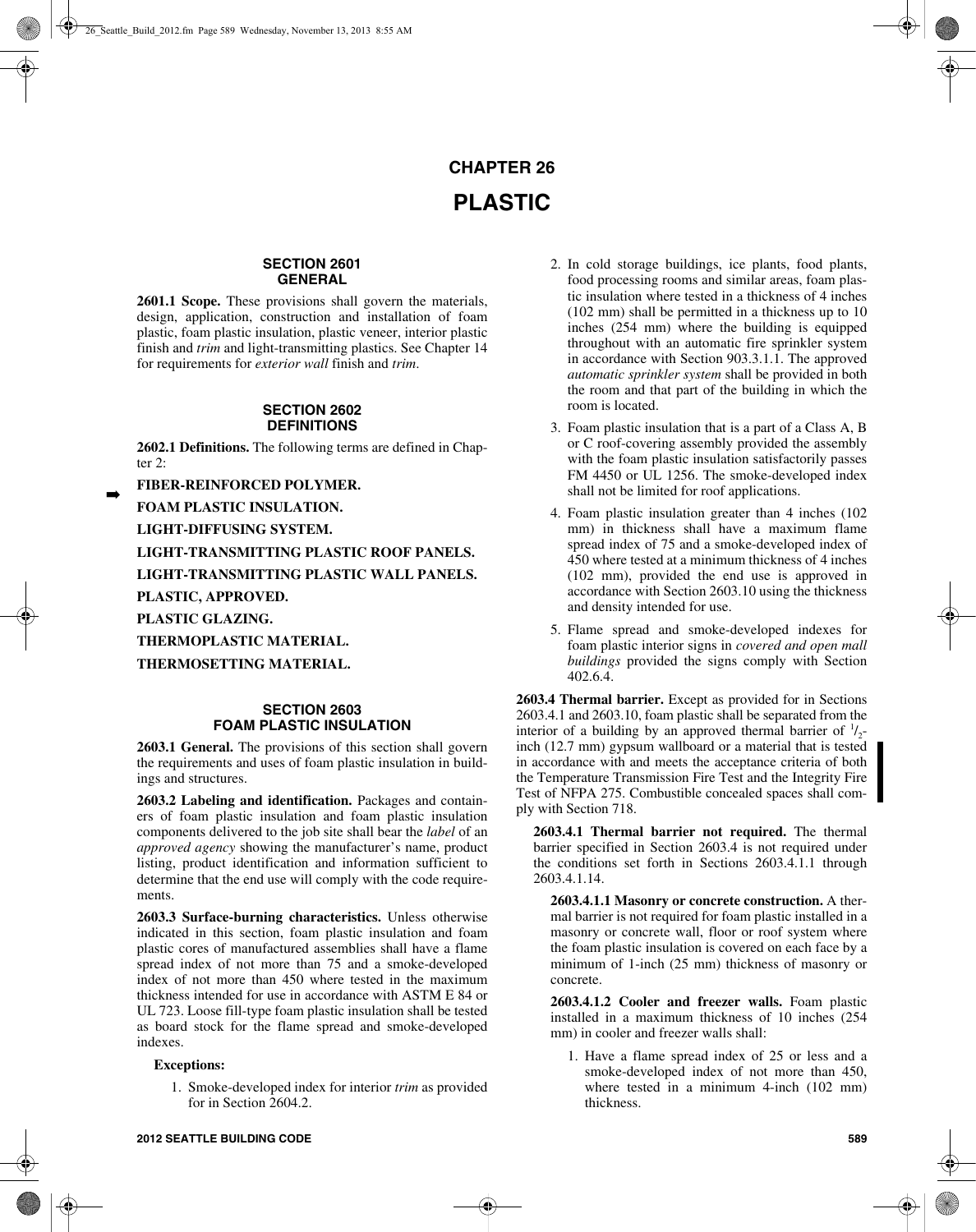- 2. Have flash ignition and self-ignition temperatures of not less than 600°F and 800°F (316°C and 427°C), respectively.
- 3. Have a covering of not less than 0.032-inch (0.8 mm) aluminum or corrosion-resistant steel having a base metal thickness not less than 0.0160 inch (0.4 mm) at any point.
- 4. Be protected by an *automatic sprinkler system* in accordance with Section 903.3.1.1. Where the cooler or freezer is within a building, both the cooler or freezer and that part of the building in which it is located shall be sprinklered.

**2603.4.1.3 Walk-in coolers.** In nonsprinklered buildings, foam plastic having a thickness that does not exceed 4 inches (102 mm) and a maximum flame spread index of 75 is permitted in walk-in coolers or freezer units where the aggregate floor area does not exceed 400 square feet  $(37 \text{ m}^2)$  and the foam plastic is covered by a metal facing not less than 0.032-inchthick (0.81 mm) aluminum or corrosion-resistant steel having a minimum base metal thickness of 0.016 inch (0.41 mm). A thickness of up to 10 inches (254 mm) is permitted where protected by a thermal barrier.

**2603.4.1.4 Exterior walls-one-story buildings.** For one-*story* buildings, foam plastic having a flame spread index of 25 or less, and a smoke-developed index of not more than 450, shall be permitted without thermal barriers in or on *exterior walls* in a thickness not more than 4 inches (102 mm) where the foam plastic is covered by a thickness of not less than 0.032-inch-thick (0.81 mm) aluminum or corrosion-resistant steel having a base metal thickness of 0.0160 inch (0.41 mm) and the building is equipped throughout with an *automatic sprinkler system* in accordance with Section 903.3.1.1.

**2603.4.1.5 Roofing.** Foam plastic insulation under a roof assembly or roof covering that is installed in accordance with the code and the manufacturer's instructions shall be separated from the interior of the building by wood structural panel sheathing not less than 0.47 inch (11.9 mm) in thickness bonded with exterior glue, with edges supported by blocking, tongue-and-groove joints or other approved type of edge support, or an equivalent material. A thermal barrier is not required for foam plastic insulation that is a part of a Class A, B or C roof-covering assembly, provided the assembly with the foam plastic insulation satisfactorily passes FM 4450 or UL 1256.

**2603.4.1.6 Attics and crawl spaces.** Within an attic or crawl space where entry is made only for service of utilities, foam plastic insulation shall be protected against ignition by  $1^{1}/_{2}$ -inch-thick (38 mm) mineral fiber insulation;  $\frac{1}{4}$ -inch-thick (6.4 mm) wood structural panel, particleboard or hardboard;  $\frac{3}{8}$ -inch (9.5 mm) gypsum wallboard, corrosion-resistant steel having a base metal thickness of 0.016 inch (0.4 mm) or other approved material installed in such a manner that the foam plastic insulation is not exposed. The protective

covering shall be consistent with the requirements for the type of construction.

**2603.4.1.7 Doors not required to have a fire protection rating.** Where pivoted or side-hinged doors are permitted without a fire protection rating, foam plastic insulation, having a flame spread index of 75 or less and a smoke-developed index of not more than 450, shall be permitted as a core material where the door facing is of metal having a minimum thickness of 0.032-inch (0.8 mm) aluminum or steel having a base metal thickness of not less than 0.016 inch (0.4 mm) at any point.

**2603.4.1.8 Exterior doors in buildings of Group R-2 or R-3.** In occupancies classified as Group R-2 or R-3, foam-filled exterior entrance doors to individual *dwelling units* that do not require a fire-resistance rating shall be faced with wood or other approved materials.

**2603.4.1.9 Garage doors.** Where garage doors are permitted without a fire-resistance rating and foam plastic is used as a core material, the door facing shall be metal having a minimum thickness of 0.032-inch (0.8 mm) aluminum or 0.010-inch (0.25 mm) steel or the facing shall be minimum 0.125-inch-thick (3.2 mm) wood. Garage doors having facings other than those described above shall be tested in accordance with, and meet the acceptance criteria of, DASMA 107.

**Exception:** Garage doors using foam plastic insulation complying with Section 2603.3 in detached and attached garages associated with one- and two-family dwellings need not be provided with a thermal barrier.

**2603.4.1.10 Siding backer board.** Foam plastic insulation of not more than 2,000 British thermal units per square feet (Btu/sq. ft.)  $(22.7 \text{ mJ/m}^2)$  as determined by NFPA 259 shall be permitted as a siding backer board with a maximum thickness of  $\frac{1}{2}$  inch (12.7 mm), provided it is separated from the interior of the building by not less than 2 inches (51 mm) of mineral fiber insulation or equivalent or where applied as insulation with residing over existing wall construction.

**2603.4.1.11 Interior trim.** Foam plastic used as interior *trim* in accordance with Section 2604 shall be permitted without a thermal barrier.

**2603.4.1.12 Interior signs.** Foam plastic used for interior signs in *covered mall buildings* in accordance with Section 402.6.4 shall be permitted without a thermal barrier. Foam plastic signs that are not affixed to interior building surfaces shall comply with Chapter 8 of the *International Fire Code*.

**2603.4.1.13 Type V construction.** Foam plastic spray applied to a sill plate and header of Type V construction is subject to all of the following:

- 1. The maximum thickness of the foam plastic shall be  $3^{1}/_{4}$  inches (82.6 mm).
- 2. The density of the foam plastic shall be in the range of 1.5 to 2.0 pcf (24 to 32 kg/m<sup>3</sup>).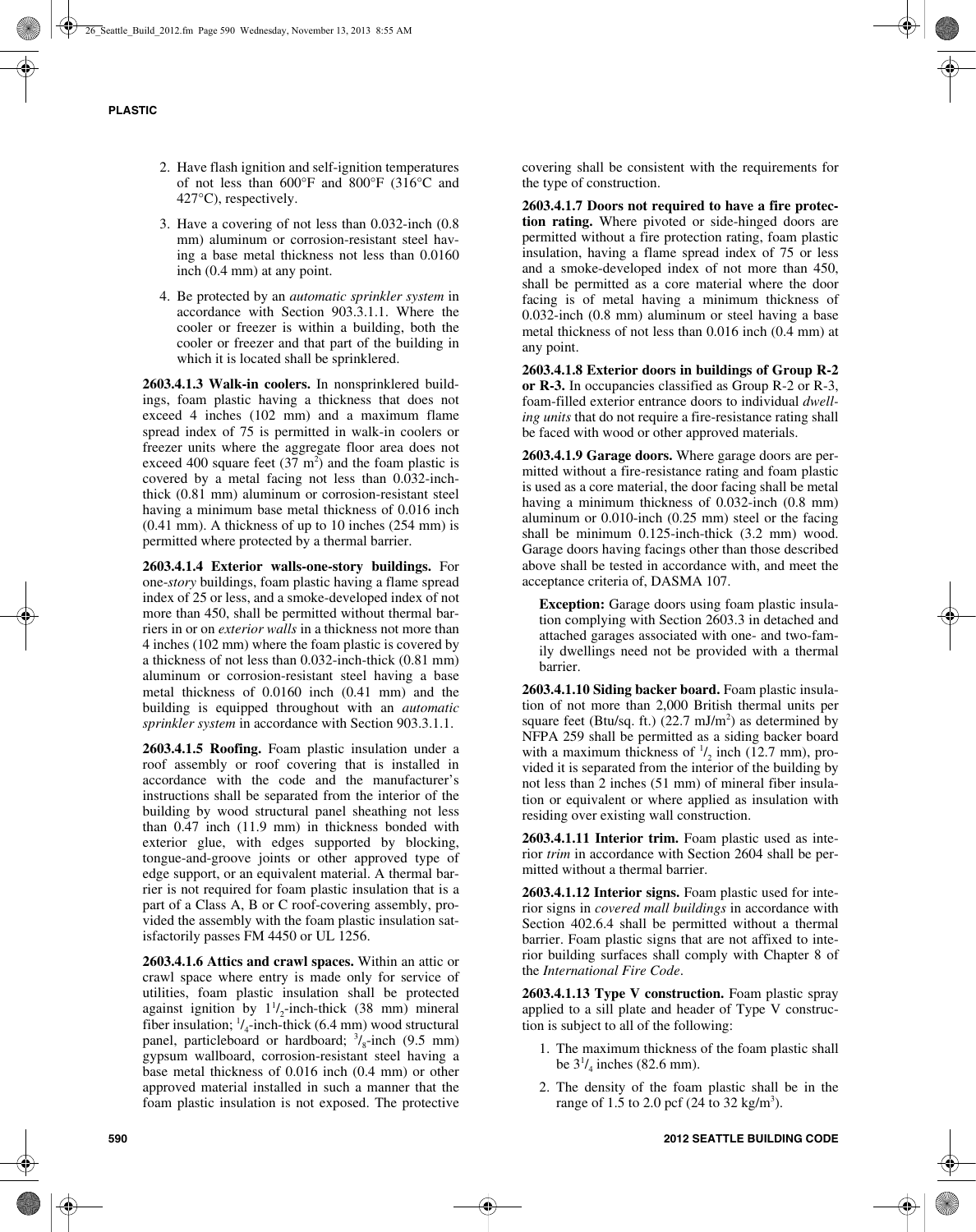3. The foam plastic shall have a flame spread index of 25 or less and an accompanying smoke-developed index of 450 or less when tested in accordance with ASTM E 84 or UL 723.

**2603.4.1.14 Floors.** The thermal barrier specified in Section 2603.4 is not required to be installed on the walking surface of a structural floor system that contains foam plastic insulation when the foam plastic is covered by a minimum nominal  $\frac{1}{2}$ -inch-thick (12.7) mm) wood structural panel or approved equivalent. The thermal barrier specified in Section 2603.4 is required on the underside of the structural floor system that contains foam plastic insulation when the underside of the structural floor system is exposed to the interior of the building.

**Exception:** Foam plastic used as part of an interior floor finish.

**2603.5 Exterior walls of buildings of any height.** *Exterior walls* of buildings of Type I, II, III or IV construction of any height shall comply with Sections 2603.5.1 through 2603.5.7. *Exterior walls* of cold storage buildings required to be constructed of noncombustible materials, where the building is more than one *story* in height, shall also comply with the provisions of Sections 2603.5.1 through 2603.5.7. *Exterior walls* of buildings of Type V construction shall comply with Sections 2603.2, 2603.3 and 2603.4.

**2603.5.1 Fire-resistance-rated walls.** Where the wall is required to have a fire-resistance rating, data based on tests conducted in accordance with ASTM E 119 or UL 263 shall be provided to substantiate that the fire-resistance rating is maintained.

**2603.5.2 Thermal barrier.** Any foam plastic insulation shall be separated from the building interior by a thermal barrier meeting the provisions of Section 2603.4, unless special approval is obtained on the basis of Section 2603.10.

**Exception:** One-story buildings complying with Section 2603.4.1.4.

**2603.5.3 Potential heat.** The potential heat of foam plastic insulation in any portion of the wall or panel shall not exceed the potential heat expressed in Btu per square feet  $(mJ/m<sup>2</sup>)$  of the foam plastic insulation contained in the wall assembly tested in accordance with Section 2603.5.5. The potential heat of the foam plastic insulation shall be determined by tests conducted in accordance with NFPA 259 and the results shall be expressed in Btu per square feet  $(mJ/m<sup>2</sup>)$ .

**Exception:** One-story buildings complying with Section 2603.4.1.4.

**2603.5.4 Flame spread and smoke-developed indexes.** Foam plastic insulation, exterior coatings and facings shall be tested separately in the thickness intended for use, but not to exceed 4 inches (102 mm), and shall each have a flame spread index of 25 or less and a smoke-developed index of 450 or less as determined in accordance with ASTM E 84 or UL 723.

**Exception:** Prefabricated or factory-manufactured panels having minimum 0.020-inch (0.51 mm) aluminum facings and a total thickness of  $\frac{1}{4}$  inch (6.4 mm) or less are permitted to be tested as an assembly where the foam plastic core is not exposed in the course of construction.

**2603.5.5 Vertical and lateral fire propagation.** The exterior wall assembly shall be tested in accordance with and comply with the acceptance criteria of NFPA 285.

**Exception:** One-story buildings complying with Section 2603.4.1.4.

**2603.5.6 Label required.** The edge or face of each piece, package or container of foam plastic insulation shall bear the *label* of an *approved agency*. The *label* shall contain the manufacturer's or distributor's identification, model number, serial number or definitive information describing the product or materials' performance characteristics and *approved agency*'s identification.

**2603.5.7 Ignition.** *Exterior walls* shall not exhibit sustained flaming where tested in accordance with NFPA 268. Where a material is intended to be installed in more than one thickness, tests of the minimum and maximum thickness intended for use shall be performed.

**Exception:** Assemblies protected on the outside with one of the following:

- 1. A thermal barrier complying with Section 2603.4.
- 2. A minimum 1 inch (25 mm) thickness of concrete or masonry.
- 3. Glass-fiber-reinforced concrete panels of a minimum thickness of  $\frac{3}{8}$  inch (9.5 mm).
- 4. Metal-faced panels having minimum 0.019-inchthick (0.48 mm) aluminum or 0.016-inch-thick (0.41 mm) corrosion-resistant steel outer facings.
- 5. A minimum  $\frac{7}{8}$ -inch (22.2 mm) thickness of stucco complying with Section 2510.

**2603.6 Roofing.** Foam plastic insulation meeting the requirements of Sections 2603.2, 2603.3 and 2603.4 shall be permitted as part of a roof-covering assembly, provided the assembly with the foam plastic insulation is a Class A, B or C roofing assembly where tested in accordance with ASTM E 108 or UL 790.

**2603.7 Interior finish in plenums.** Foam plastic insulation used as interior wall or ceiling finish in plenums shall comply with one or more of the following:

1. The foam plastic insulation shall be separated from the plenum by a thermal barrier complying with Section 2603.4 and shall exhibit a flame spread index of 75 or less and a smoke-developed index of 450 or less when tested in accordance with ASTM E 84 or UL 723 at the thickness and density intended for use.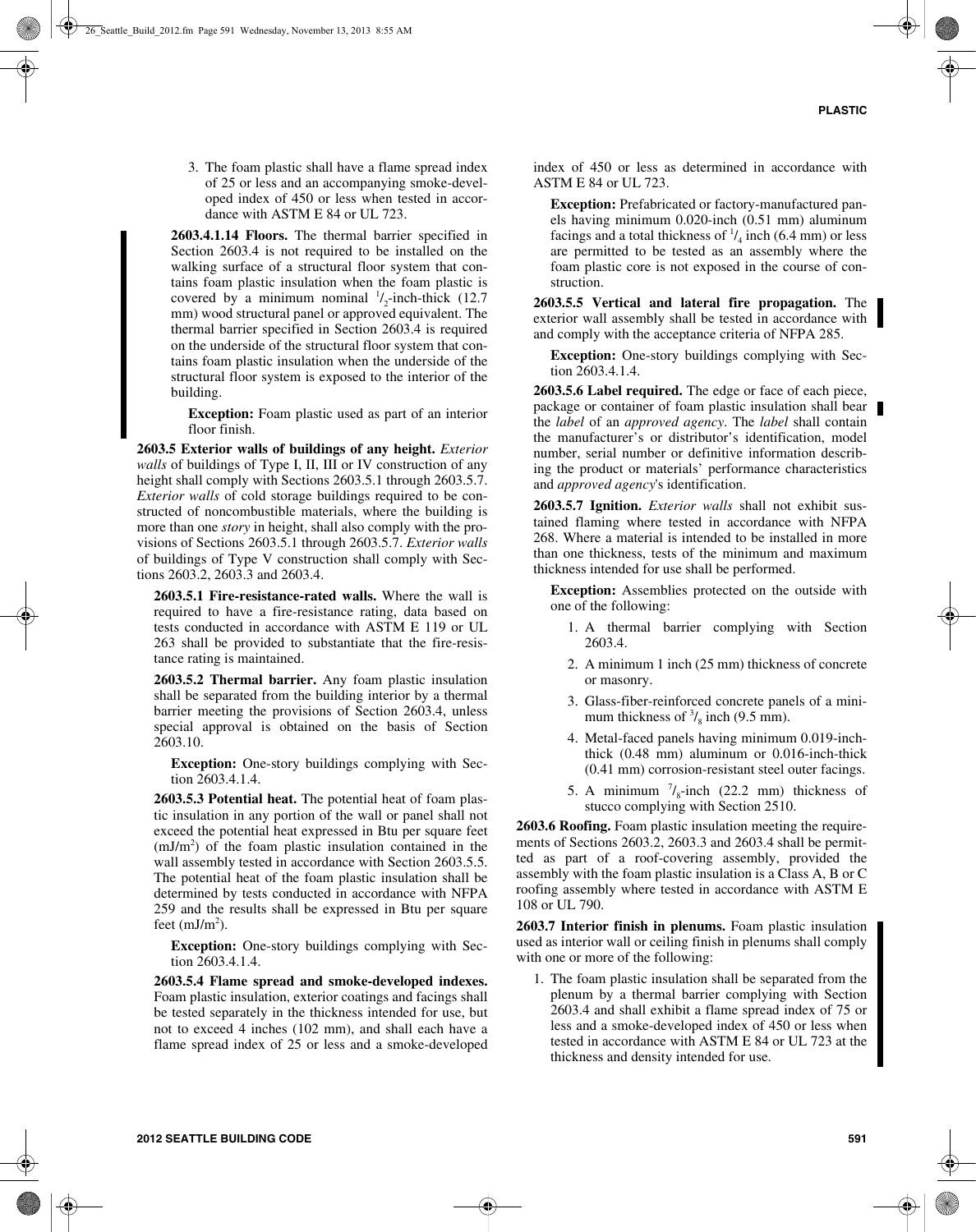- 2. The foam plastic insulation shall exhibit a flame spread index of 25 or less and a smoke-developed index of 50 or less when tested in accordance with ASTM E 84 or UL 723 at the thickness and density intended for use and shall meet the acceptance criteria of Section 803.1.2 when tested in accordance with NFPA 286.
- 3. The foam plastic insulation shall be covered by corrosion-resistant steel having a base metal thickness of not less than 0.0160 inch (0.4 mm) and shall exhibit a flame spread index of 75 or less and a smoke-developed index of 450 or less when tested in accordance with ASTM E 84 or UL 723 at the thickness and density intended for use.

**2603.8 Interior trim in plenums.** Foam plastic insulation used as interior trim in plenums shall comply with the requirements of Section 2603.7.

**2603.9 Protection against termites.** In areas where the probability of termite infestation is very heavy in accordance with Figure 2603.9, extruded and expanded polystyrene, polyisocyanurate and other foam plastics shall not be installed on the exterior face or under interior or exterior foundation walls or slab foundations located below grade. The clearance between foam plastics installed above grade and exposed earth shall be at least 6 inches (152 mm).

#### **Exceptions:**

1. Buildings where the structural members of walls, floors, ceilings and roofs are entirely of noncombustible materials or preservative-treated wood.

- 2. An approved method of protecting the foam plastic and structure from subterranean termite damage is provided.
- 3. On the interior side of basement walls.

**2603.10 Special approval.** Foam plastic shall not be required to comply with the requirements of Sections 2603.4 through 2603.8 where specifically approved based on large-scale tests such as, but not limited to, NFPA 286 (with the acceptance criteria of Section 803.2), FM 4880, UL 1040 or UL 1715. Such testing shall be related to the actual end-use configuration and be performed on the finished manufactured foam plastic assembly in the maximum thickness intended for use. Foam plastics that are used as interior finish on the basis of special tests shall also conform to the flame spread and smoke-developed requirements of Chapter 8. Assemblies tested shall include seams, joints and other typical details used in the installation of the assembly and shall be tested in the manner intended for use.

**2603.10.1 Exterior walls.** Testing based on Section 2603.10 shall not be used to eliminate any component of the construction of an exterior wall assembly when that component was included in the construction that has met the requirements of Section 2603.5.5.

#### **SECTION 2604 INTERIOR FINISH AND TRIM**

**2604.1 General.** Plastic materials installed as interior finish or *trim* shall comply with Chapter 8. Foam plastics shall only



**TERMITE INFESTATION PROBABILITY MAP**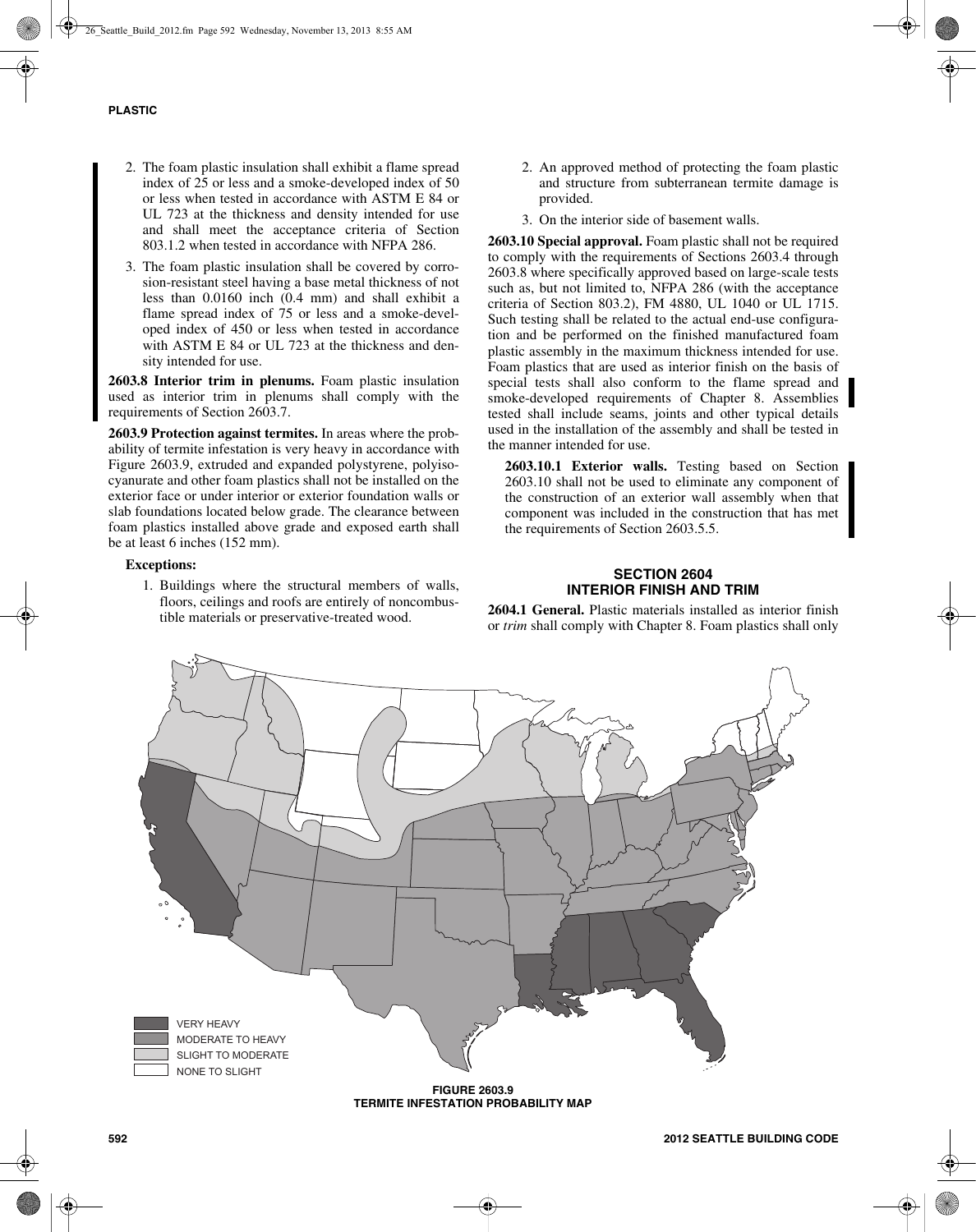be installed as interior finish where approved in accordance with the special provisions of Section 2603.10. Foam plastics that are used as interior finish shall also meet the flamespread index requirements for interior finish in accordance with Chapter 8. Foam plastics installed as interior *trim* shall comply with Section 2604.2.

**[F] 2604.2 Interior trim.** Foam plastic used as interior *trim* shall comply with Sections 2604.2.1 through 2604.2.4.

**[F] 2604.2.1 Density.** The minimum density of the interior *trim* shall be 20 pcf  $(320 \text{ kg/m}^3)$ .

**[F] 2604.2.2 Thickness.** The maximum thickness of the interior *trim* shall be  $\frac{1}{2}$  inch (12.7 mm) and the maximum width shall be 8 inches (204 mm).

**[F] 2604.2.3 Area limitation.** The interior *trim* shall not constitute more than 10 percent of the specific wall or ceiling areas to which it is attached.

**[F] 2604.2.4 Flame spread.** The flame spread index shall not exceed 75 where tested in accordance with ASTM E 84 or UL 723. The smoke-developed index shall not be limited.

**Exception:** When the interior *trim* material has been tested as an interior finish in accordance with NFPA 286 and complies with the acceptance criteria in Section 803.1.2.1, it shall not be required to be tested for flame spread index in accordance with ASTM E 84 or UL 723.

## **SECTION 2605 PLASTIC VENEER**

**2605.1 Interior use.** Where used within a building, plastic veneer shall comply with the interior finish requirements of Chapter 8.

**2605.2 Exterior use.** Exterior plastic veneer, other than plastic siding, shall be permitted to be installed on the *exterior walls* of buildings of any type of construction in accordance with all of the following requirements:

- 1. Plastic veneer shall comply with Section 2606.4.
- 2. Plastic veneer shall not be attached to any exterior wall to a height greater than 50 feet (15 240 mm) above grade.
- 3. Sections of plastic veneer shall not exceed 300 square feet  $(27.9 \text{ m}^2)$  in area and shall be separated by a minimum of 4 feet (1219 mm) vertically.

**Exception:** The area and separation requirements and the smoke-density limitation are not applicable to plastic veneer applied to buildings constructed of Type VB construction, provided the walls are not required to have a fire-resistance rating.

**2605.3 Plastic siding.** Plastic siding shall comply with the requirements of Sections 1404 and 1405.

#### **SECTION 2606 LIGHT-TRANSMITTING PLASTICS**

**2606.1 General.** The provisions of this section and Sections 2607 through 2611 shall govern the quality and methods of application of light-transmitting plastics for use as lighttransmitting materials in buildings and structures. Foam plastics shall comply with Section 2603. Light-transmitting plastic materials that meet the other code requirements for walls and roofs shall be permitted to be used in accordance with the other applicable chapters of the code.

**2606.2 Approval for use.** Sufficient technical data shall be submitted to substantiate the proposed use of any light-transmitting material, as approved by the *building official* and subject to the requirements of this section.

**2606.3 Identification.** Each unit or package of light-transmitting plastic shall be identified with a *mark* or decal satisfactory to the *building official*, which includes identification as to the material classification.

**2606.4 Specifications.** Light-transmitting plastics, including thermoplastic, thermosetting or reinforced thermosetting plastic material, shall have a self-ignition temperature of 650°F (343°C) or greater where tested in accordance with ASTM D 1929; a smoke-developed index not greater than 450 where tested in the manner intended for use in accordance with ASTM E 84 or UL 723, or a maximum average smoke density rating not greater than 75 where tested in the thickness intended for use in accordance with ASTM D 2843 and shall conform to one of the following combustibility classifications:

**Class CC1:** Plastic materials that have a burning extent of 1 inch (25 mm) or less where tested at a nominal thickness of 0.060 inch (1.5 mm), or in the thickness intended for use, in accordance with ASTM D 635.

**Class CC2:** Plastic materials that have a burning rate of  $2^{1/2}$  inches per minute (1.06 mm/s) or less where tested at a nominal thickness of 0.060 inch (1.5 mm), or in the thickness intended for use, in accordance with ASTM D 635.

**2606.5 Structural requirements.** Light-transmitting plastic materials in their assembly shall be of adequate strength and durability to withstand the loads indicated in Chapter 16. Technical data shall be submitted to establish stresses, maximum unsupported spans and such other information for the various thicknesses and forms used as deemed necessary by the *building official*.

**2606.6 Fastening.** Fastening shall be adequate to withstand the loads in Chapter 16. Proper allowance shall be made for expansion and contraction of light-transmitting plastic materials in accordance with accepted data on the coefficient of expansion of the material and other material in conjunction with which it is employed.

**2606.7 Light-diffusing systems.** Unless the building is equipped throughout with an *automatic sprinkler system* in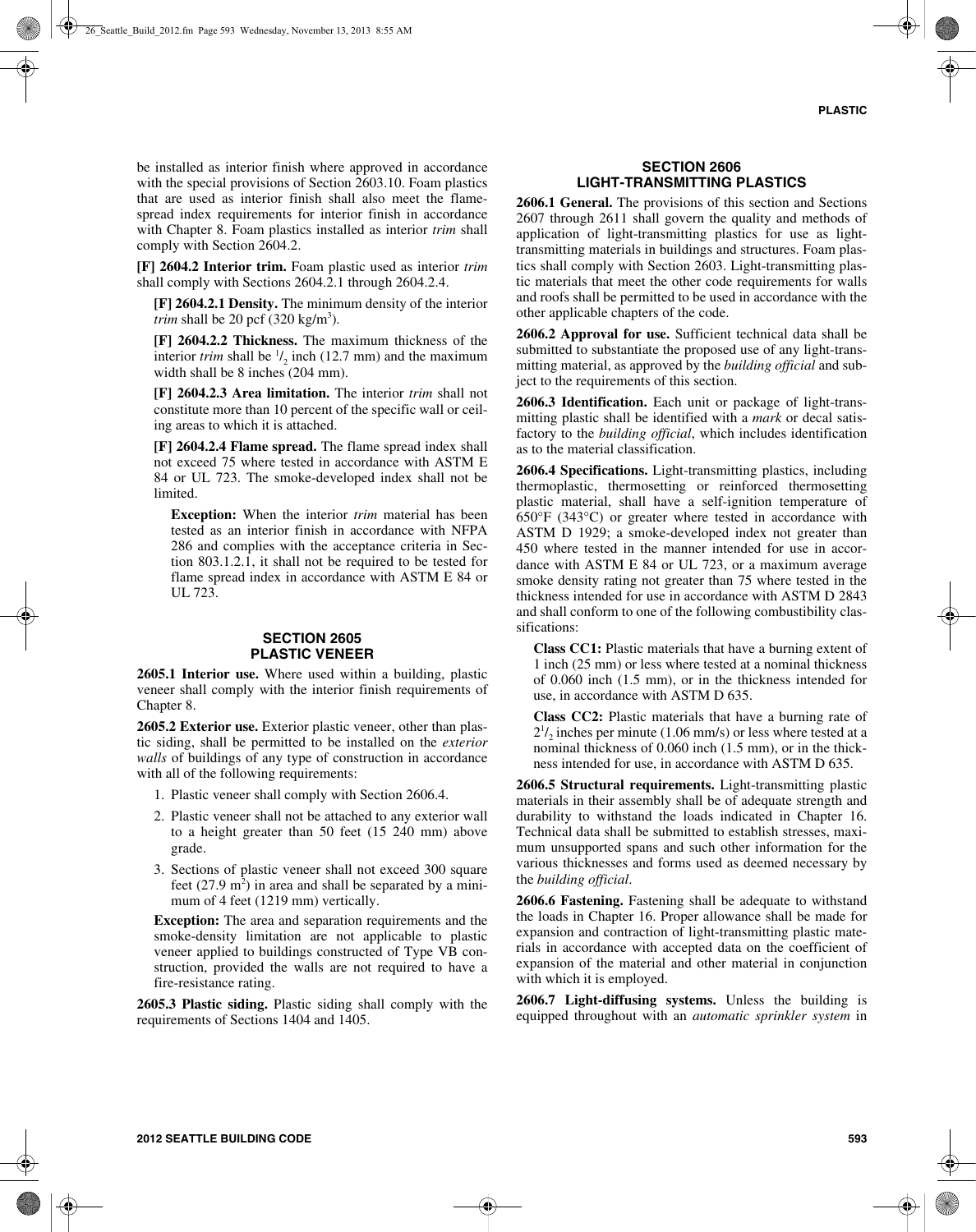accordance with Section 903.3.1.1, light-diffusing systems shall not be installed in the following occupancies and locations:

- 1. Group A with an *occupant load* of 1,000 or more.
- 2. Theaters with a stage and proscenium opening and an *occupant load* of 700 or more.
- 3. Group I-2.
- 4. Group I-3.

п

5. Interior exit stairways and ramps and *exit* passageways.

**2606.7.1 Support.** Light-transmitting plastic diffusers shall be supported directly or indirectly from ceiling or roof construction by use of noncombustible hangers. Hangers shall be at least No. 12 steel-wire gage (0.106 inch) galvanized wire or equivalent.

**2606.7.2 Installation.** Light-transmitting plastic diffusers shall comply with Chapter 8 unless the light-transmitting plastic diffusers will fall from the mountings before igniting, at an ambient temperature of at least 200°F (111°C) below the ignition temperature of the panels. The panels shall remain in place at an ambient room temperature of 175°F (79°C) for a period of not less than 15 minutes.

**2606.7.3 Size limitations.** Individual panels or units shall not exceed 10 feet (3048 mm) in length nor 30 square feet  $(2.79 \text{ m}^2)$  in area.

**2606.7.4 Fire suppression system.** In buildings that are equipped throughout with an *automatic sprinkler system* in accordance with Section 903.3.1.1, plastic light-diffusing systems shall be protected both above and below unless the sprinkler system has been specifically approved for installation only above the light-diffusing system. Areas of light-diffusing systems that are protected in accordance with this section shall not be limited.

**2606.7.5 Electrical luminaires.** Light-transmitting plastic panels and light-diffuser panels that are installed in approved electrical luminaires shall comply with the requirements of Chapter 8 unless the light-transmitting plastic panels conform to the requirements of Section 2606.7.2. The area of approved light-transmitting plastic materials that are used in required *exits* or *corridors* shall not exceed 30 percent of the aggregate area of the ceiling in which such panels are installed, unless the building is equipped throughout with an *automatic sprinkler system* in accordance with Section 903.3.1.1.

**2606.8 Partitions.** Light-transmitting plastics used in or as partitions shall comply with the requirements of Chapters 6 and 8.

**2606.9 Bathroom accessories.** Light-transmitting plastics shall be permitted as glazing in shower stalls, shower doors, bathtub enclosures and similar accessory units. Safety glazing shall be provided in accordance with Chapter 24.

**2606.10 Awnings, patio covers and similar structures.** *Awnings* constructed of light-transmitting plastics shall be constructed in accordance with the provisions specified in Section 3105 and Chapter 32 for projections. Patio covers constructed of light-transmitting plastics shall comply with Section 2606. Light-transmitting plastics used in canopies at motor fuel-dispensing facilities shall comply with Section 2606, except as modified by Section 406.7.2.

**2606.11 Greenhouses.** Light-transmitting plastics shall be permitted in lieu of plain glass in greenhouses.

**2606.12 Solar collectors.** Light-transmitting plastic covers on solar collectors having noncombustible sides and bottoms shall be permitted on buildings not over three *stories above grade plane* or 9,000 square feet (836.1 m<sup>2</sup>) in total floor area, provided the light-transmitting plastic cover does not exceed 33.33 percent of the roof area for CC1 materials or 25 percent of the roof area for CC2 materials.

**Exception:** Light-transmitting plastic covers having a thickness of 0.010 inch (0.3 mm) or less or shall be permitted to be of any plastic material provided the area of the solar collectors does not exceed 33.33 percent of the roof area.

## **SECTION 2607 LIGHT-TRANSMITTING PLASTIC WALL PANELS**

**2607.1 General.** Light-transmitting plastics shall not be used as wall panels in *exterior walls* in occupancies in Groups A-l, A-2, H, I-2 and I-3. In other groups, light-transmitting plastics shall be permitted to be used as wall panels in *exterior walls*, provided that the walls are not required to have a fireresistance rating and the installation conforms to the requirements of this section. Such panels shall be erected and anchored on a foundation, waterproofed or otherwise protected from moisture absorption and sealed with a coat of mastic or other approved waterproof coating. Light-transmitting plastic wall panels shall also comply with Section 2606.

**2607.2 Installation.** *Exterior wall* panels installed as provided for herein shall not alter the type of construction classification of the building.

**2607.3 Height limitation.** Light-transmitting plastics shall not be installed more than 75 feet (22 860 mm) above *grade plane*, except as allowed by Section 2607.5.

**2607.4 Area limitation and separation.** The maximum area of a single wall panel and minimum vertical and horizontal separation requirements for exterior light-transmitting plastic wall panels shall be as provided for in Table 2607.4. The maximum percentage of wall area of any *story* in light-transmitting plastic wall panels shall not exceed that indicated in Table 2607.4 or the percentage of unprotected openings permitted by Section 705.8, whichever is smaller.

## **Exceptions:**

- 1. In structures provided with approved flame barriers extending 30 inches (760 mm) beyond the *exterior wall* in the plane of the floor, a vertical separation is not required at the floor except that provided by the vertical thickness of the flame barrier projection.
- 2. Veneers of approved weather-resistant light-transmitting plastics used as exterior siding in buildings of Type V construction in compliance with Section 1406.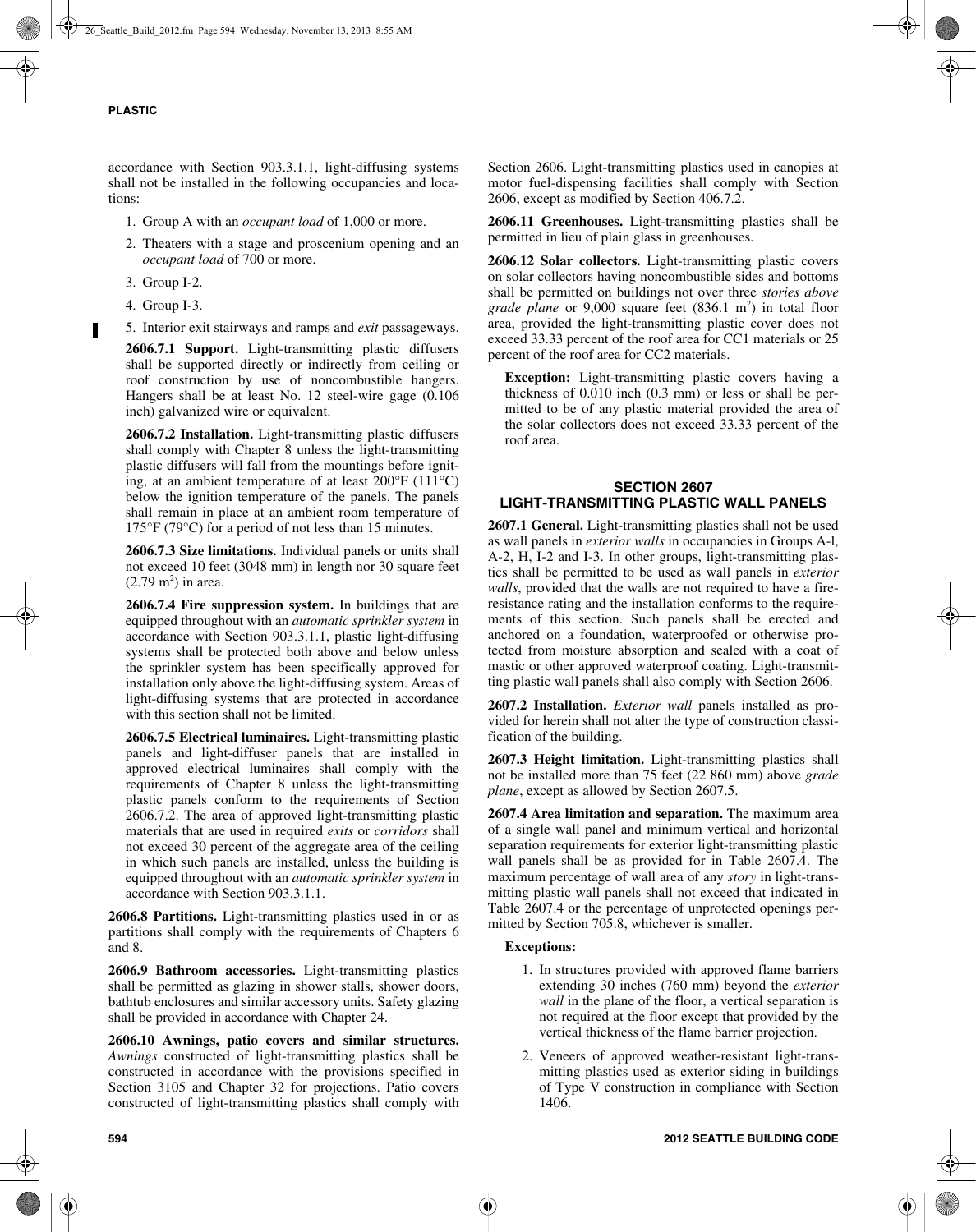#### **TABLE 2607.4 AREA LIMITATION AND SEPARATION REQUIREMENTS FOR LIGHT-TRANSMITTING PLASTIC WALL PANELS<sup>a</sup>**

| <b>FIRE SEPARATION DISTANCE</b>            | <b>CLASS OF</b><br><b>PLASTIC</b> | <b>MAXIMUM PERCENTAGE</b><br><b>AREA OF EXTERIOR</b><br><b>WALL IN PLASTIC WALL</b><br><b>PANELS</b> | <b>MAXIMUM SINGLE AREA</b><br>OF PLASTIC WALL PANELS<br>(square feet) | <b>MINIMUM SEPARATION OF PLASTIC WALL</b><br><b>PANELS (feet)</b> |            |
|--------------------------------------------|-----------------------------------|------------------------------------------------------------------------------------------------------|-----------------------------------------------------------------------|-------------------------------------------------------------------|------------|
| (feet)                                     |                                   |                                                                                                      |                                                                       | Vertical                                                          | Horizontal |
| Less than 6                                |                                   | Not Permitted                                                                                        | Not Permitted                                                         |                                                                   |            |
| 16 or more but less than 11                | CC1                               | 10                                                                                                   | 50                                                                    | 8                                                                 |            |
|                                            | CC <sub>2</sub>                   | Not Permitted                                                                                        | Not Permitted                                                         |                                                                   |            |
| 11 or more but less than or<br>equal to 30 | CC1                               | 25                                                                                                   | 90                                                                    | <sub>b</sub>                                                      |            |
|                                            | CC2                               | 15                                                                                                   | 70                                                                    | 8                                                                 |            |
| Over 30                                    | CC1                               | 50                                                                                                   | Not Limited                                                           | 3 <sup>b</sup>                                                    |            |
|                                            | CC2                               | 50                                                                                                   | 100                                                                   | 6 <sup>b</sup>                                                    |            |

For SI: 1 foot = 304.8 mm, 1 square foot =  $0.0929$  m<sup>2</sup>.

a. For combinations of plastic glazing and plastic wall panel areas permitted, see Section 2607.6.

b. For reductions in vertical separation allowed, see Section 2607.4.

3. The area of light-transmitting plastic wall panels in *exterior walls* of greenhouses shall be exempt from the area limitations of Table 2607.4 but shall be limited as required for unprotected openings in accordance with Section 704.8.

**2607.5 Automatic sprinkler system.** Where the building is equipped throughout with an *automatic sprinkler system* in accordance with Section 903.3.1.1, the maximum percentage area of *exterior wall* in any *story* in light-transmitting plastic wall panels and the maximum square footage of a single area given in Table 2607.4 shall be increased 100 percent, but the area of light-transmitting plastic wall panels shall not exceed 50 percent of the wall area in any story, or the area permitted by Section 705.8 for unprotected openings, whichever is smaller. These installations shall be exempt from height limitations.

**2607.6 Combinations of glazing and wall panels.** Combinations of light-transmitting plastic glazing and light-transmitting plastic wall panels shall be subject to the area, height and percentage limitations and the separation requirements applicable to the class of light-transmitting plastic as prescribed for light-transmitting plastic wall panel installations.

#### **SECTION 2608 LIGHT-TRANSMITTING PLASTIC GLAZING**

**2608.1 Buildings of Type VB construction.** Openings in the *exterior walls* of buildings of Type VB construction, where not required to be protected by Section 705, shall be permitted to be glazed or equipped with light-transmitting plastic. Light-transmitting plastic glazing shall also comply with Section 2606.

**2608.2 Buildings of other types of construction.** Openings in the *exterior walls* of buildings of types of construction other than Type VB, where not required to be protected by Section 705, shall be permitted to be glazed or equipped with light-transmitting plastic in accordance with Section 2606 and all of the following:

1. The aggregate area of light-transmitting plastic glazing shall not exceed 25 percent of the area of any wall face of the *story* in which it is installed. The area of a single pane of glazing installed above the first *story above grade plane* shall not exceed 16 square feet  $(1.5 \text{ m}^2)$ and the vertical dimension of a single pane shall not exceed 4 feet (1219 mm).

- **Exception:** Where an *automatic sprinkler system* is provided throughout in accordance with Section 903.3.1.1, the area of allowable glazing shall be increased to a maximum of 50 percent of the wall face of the *story* in which it is installed with no limit on the maximum dimension or area of a single pane of glazing.
- 2. Approved flame barriers extending 30 inches (762 mm) beyond the *exterior wall* in the plane of the floor, or vertical panels not less than 4 feet (1219 mm) in height, shall be installed between glazed units located in adjacent stories.

**Exception:** Buildings equipped throughout with an *automatic sprinkler system* in accordance with Section 903.3.1.1.

3. Light-transmitting plastics shall not be installed more than 75 feet (22 860 mm) above grade level.

**Exception:** Buildings equipped throughout with an *automatic sprinkler system* in accordance with Section 903.3.1.1.

#### **SECTION 2609 LIGHT-TRANSMITTING PLASTIC ROOF PANELS**

**2609.1 General.** Light-transmitting plastic roof panels shall comply with this section and Section 2606. Light-transmitting plastic roof panels shall not be installed in Groups H, I-2 and I-3. In all other groups, light-transmitting plastic roof panels shall comply with any one of the following conditions:

- 1. The building is equipped throughout with an *automatic sprinkler system* in accordance with Section 903.3.1.1.
- 2. The roof construction is not required to have a fireresistance rating by Table 601.
- 3. The roof panels meet the requirements for roof coverings in accordance with Chapter 15.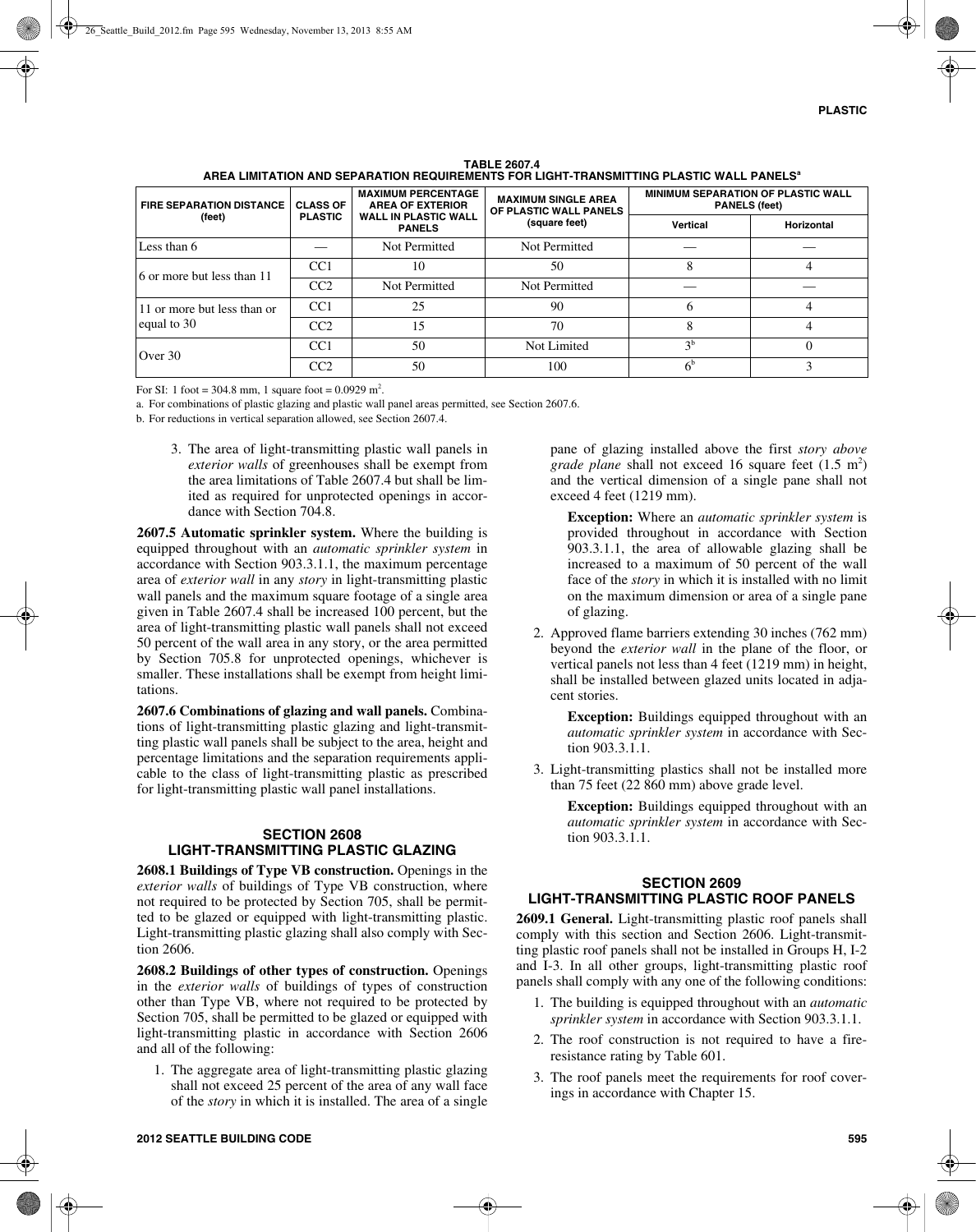**2609.2 Separation.** Individual roof panels shall be separated from each other by a distance of not less than 4 feet (1219 mm) measured in a horizontal plane.

#### **Exceptions:**

- 1. The separation between roof panels is not required in a building equipped throughout with an *automatic sprinkler system* in accordance with Section 903.3.1.1.
- 2. The separation between roof panels is not required in low-hazard occupancy buildings complying with the conditions of Section 2609.4, Exception 2 or 3.

**2609.3 Location.** Where *exterior wall* openings are required to be protected by Section 705.8, a roof panel shall not be installed within 6 feet (1829 mm) of such *exterior wall*.

**2609.4 Area limitations.** Roof panels shall be limited in area and the aggregate area of panels shall be limited by a percentage of the floor area of the room or space sheltered in accordance with Table 2609.4.

#### **Exceptions:**

- 1. The area limitations of Table 2609.4 shall be permitted to be increased by 100 percent in buildings equipped throughout with an *automatic sprinkler system* in accordance with Section 903.3.1.1.
- 2. Low-hazard occupancy buildings, such as swimming pool shelters, shall be exempt from the area limitations of Table 2609.4, provided that the buildings do not exceed  $5,000$  square feet  $(465 \text{ m}^2)$  in area and have a minimum fire separation distance of 10 feet (3048 mm).
- 3. Greenhouses that are occupied for growing plants on a production or research basis, without public access, shall be exempt from the area limitations of Table 2609.4 provided they have a minimum fire separation distance of 4 feet (1220 mm).
- 4. Roof coverings over terraces and patios in occupancies in Group R-3 shall be exempt from the area limitations of Table 2609.4 and shall be permitted with light-transmitting plastics.

## **TABLE 2609.4 AREA LIMITATIONS FOR LIGHT-TRANSMITTING PLASTIC ROOF PANELS**

| <b>CLASS</b><br>OF.<br><b>PLASTIC</b> | <b>MAXIMUM AREA OF</b><br><b>INDIVIDUAL ROOF PANELS</b><br>(square feet) | <b>MAXIMUM AGGREGATE</b><br><b>AREA OF ROOF PANELS</b><br>(percent of floor area) |
|---------------------------------------|--------------------------------------------------------------------------|-----------------------------------------------------------------------------------|
| CC <sub>1</sub>                       | 300                                                                      | 30                                                                                |
| rr                                    | ഥറ                                                                       | 25                                                                                |

For SI: 1 square foot =  $0.0929 \text{ m}^2$ .

#### **SECTION 2610 LIGHT-TRANSMITTING PLASTIC SKYLIGHT GLAZING**

**2610.1 Light-transmitting plastic glazing of skylight assemblies.** Skylight assemblies glazed with light-transmitting plastic shall conform to the provisions of this section and Section 2606. Unit skylights glazed with light-transmitting plastic shall also comply with Section 2405.5.

**Exception:** Skylights in which the light-transmitting plastic conforms to the required roof-covering class in accordance with Section 1505.

**2610.2 Mounting.** The light-transmitting plastic shall be mounted above the plane of the roof on a curb constructed in accordance with the requirements for the type of construction classification, but at least 4 inches (102 mm) above the plane of the roof. Edges of the light-transmitting plastic skylights or domes shall be protected by metal or other approved noncombustible material, or the light transmitting plastic dome or skylight shall be shown to be able to resist ignition where exposed at the edge to a flame from a Class B brand as described in ASTM E 108 or UL 790. The Class B brand test shall be conducted on a skylight that is elevated to a height as specified in the manufacturer's installation instructions, but not less than 4 inches (102 mm).

#### **Exceptions:**

- 1. Curbs shall not be required for skylights used on roofs having a minimum slope of three units vertical in 12 units horizontal (25-percent slope) in occupancies in Group R-3 and on buildings with a nonclassified roof covering.
- 2. The metal or noncombustible edge material is not required where nonclassified roof coverings are permitted.

**2610.3 Slope.** Flat or corrugated light-transmitting plastic skylights shall slope at least four units vertical in 12 units horizontal (4:12). Dome-shaped skylights shall rise above the mounting flange a minimum distance equal to 10 percent of the maximum width of the dome but not less than 3 inches (76 mm).

**Exception:** Skylights that pass the Class B Burning Brand Test specified in ASTM E 108 or UL 790.

**2610.4 Maximum area of skylights.** Each skylight shall have a maximum area within the curb of 100 square feet  $(9.3)$  $m<sup>2</sup>$ ).

**Exception:** The area limitation shall not apply where the building is equipped throughout with an *automatic sprinkler system* in accordance with Section 903.3.1.1 or the building is equipped with smoke and heat vents in accordance with Section 910.

**2610.5 Aggregate area of skylights.** The aggregate area of skylights shall not exceed  $33<sup>1</sup>/3$  percent of the floor area of the room or space sheltered by the roof in which such skylights are installed where Class CC1 materials are utilized, and 25 percent where Class CC2 materials are utilized.

**Exception:** The aggregate area limitations of light-transmitting plastic skylights shall be increased 100 percent beyond the limitations set forth in this section where the building is equipped throughout with an *automatic sprinkler system* in accordance with Section 903.3.1.1 or the building is equipped with smoke and heat vents in accordance with Section 910.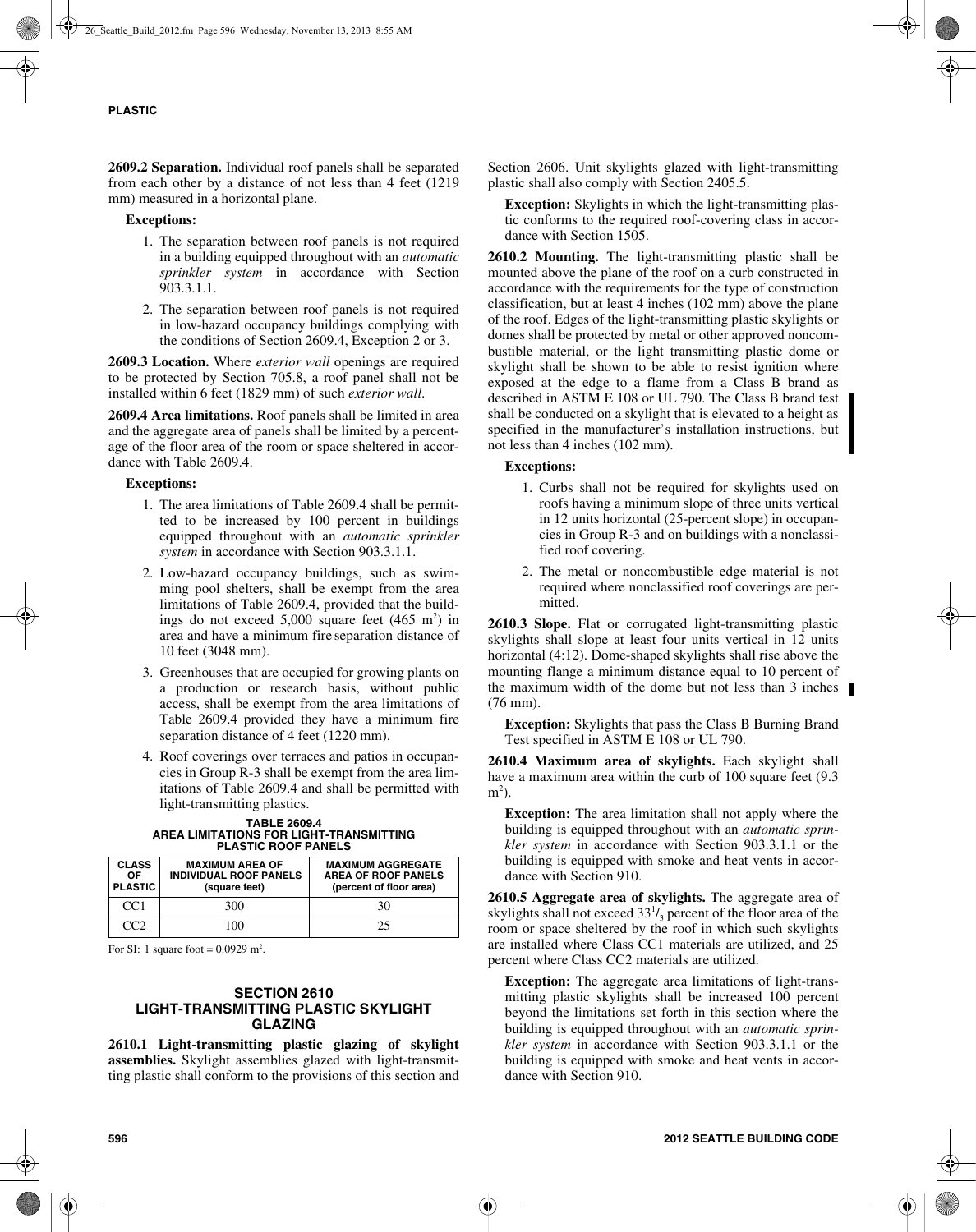**2610.6 Separation.** Skylights shall be separated from each other by a distance of not less than 4 feet (1219 mm) measured in a horizontal plane.

#### **Exceptions:**

- 1. Buildings equipped throughout with an *automatic sprinkler system* in accordance with Section 903.3.1.1.
- 2. In Group R-3, multiple skylights located above the same room or space with a combined area not exceeding the limits set forth in Section 2610.4.

**2610.7 Location.** Where *exterior wall* openings are required to be protected in accordance with Section 705, a skylight shall not be installed within 6 feet (1829 mm) of such *exterior wall*.

**2610.8 Combinations of roof panels and skylights.** Combinations of light-transmitting plastic roof panels and skylights shall be subject to the area and percentage limitations and separation requirements applicable to roof panel installations.

#### **SECTION 2611 LIGHT-TRANSMITTING PLASTIC INTERIOR SIGNS**

**2611.1 General.** Light-transmitting plastic interior wall signs shall be limited as specified in Sections 2611.2 through 2611.4. Light-transmitting plastic interior wall signs in *covered and open mall buildings* shall comply with Section 402.16. Light-transmitting plastic interior signs shall also comply with Section 2606.

**2611.2 Aggregate area.** The sign shall not exceed 20 percent of the wall area.

**2611.3 Maximum area.** The sign shall not exceed 24 square feet  $(2.23 \text{ m}^2)$ .

**2611.4 Encasement.** Edges and backs of the sign shall be fully encased in metal.

#### **SECTION 2612 FIBER-REINFORCED POLYMER**

2612.1 General. The provisions of this section shall govern the requirements and uses of fiber-reinforced polymer in and on buildings and structures.

**2612.2 Labeling and identification.** Packages and containers of fiber-reinforced polymer and their components delivered to the job site shall bear the *label* of an *approved agency* showing the manufacturer's name, product listing, product identification and information sufficient to determine that the end use will comply with the code requirements.

**2612.3 Interior finishes.** Fiber-reinforced polymer used as *interior finishes, decorative materials or trim* shall comply with Chapter 8.

**2612.3.1 Foam plastic cores.** Fiber-reinforced polymer used as interior finish and which contains foam plastic cores shall comply with Chapter 8 and Chapter 26.

**2612.4 Light-transmitting materials.** Fiber-reinforced polymer used as light-transmitting materials shall comply with Sections 2606 through 2611 as required for the specific application.

**2612.5 Exterior use.** Fiber-reinforced polymer shall be permitted to be installed on the *exterior walls* of buildings of any type of construction when such polymers meet the requirements of Section 2603.5. Fireblocking shall be installed in accordance with Section 718.

#### **Exceptions:**

- 1. Compliance with Section 2603.5 is not required when all of the following conditions are met:
	- 1.1. The fiber-reinforced polymer shall not exceed an aggregate total of 20 percent of the area of the specific wall to which it is attached, and no single architectural element shall exceed 10 percent of the area of the specific wall to which it is attached, and no contiguous set of architectural elements shall exceed 10 percent of the area of the specific wall to which they are attached.
	- 1.2. The fiber-reinforced polymer shall have a flame spread index of 25 or less. The flame spread index requirement shall not be required for coatings or paints having a thickness of less than 0.036 inch (0.9 mm) that are applied directly to the surface of the fiber-reinforced polymer.
	- 1.3. Fireblocking complying with Section 718.2.6 shall be installed.
	- 1.4. The fiber-reinforced polymer shall be installed directly to a noncombustible substrate or be separated from the exterior wall by one of the following materials: corrosionresistant steel having a minimum base metal thickness of 0.016 inch (0.41 mm) at any point, aluminum having a minimum thickness of 0.019 inch (0.5 mm) or other approved noncombustible material.
- 2. Compliance with Section 2603.5 is not required when the fiber-reinforced polymer is installed on buildings that are 40 feet (12 190 mm) or less above grade when all of the following conditions are met:
	- 2.1. The fiber-reinforced polymer shall meet the requirements of Section 1406.2.
	- 2.2. Where the fire separation distance is 5 feet (1524 mm) or less, the area of the fiber-reinforced polymer shall not exceed 10 percent of the wall area. Where the fire separation distance is greater than 5 feet (1524 mm), there shall be no limit on the area of the *exterior wall* coverage using fiber-reinforced polymer.
	- 2.3. The fiber-reinforced polymer shall have a flame spread index of 200 or less. The flame spread index requirements do not apply to coatings or paints having a thickness of less than 0.036 inch (0.9 mm) that are applied

➡

➡